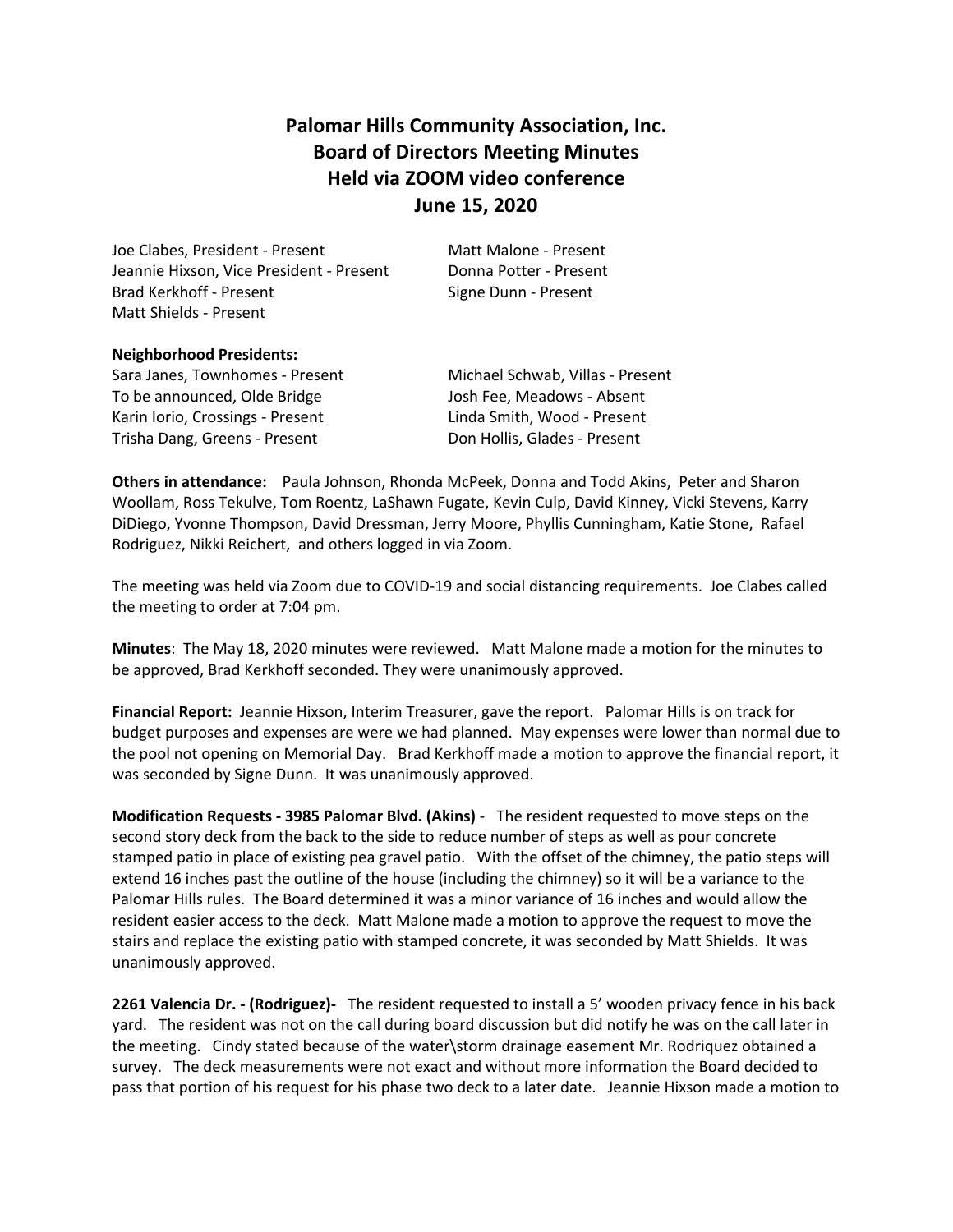allow the fence subject to not being in the easement and it following the fencing guidelines, it was seconded by Brad Kerkhoff and unanimously approved.

**4025 Palomar Blvd. (Foster)-** The Fosters were not on the Zoom call. They requested a black aluminum fence around their backyard and to place natural stone landscaping borders around their existing and new flower beds. A Board member asked why there was small area fenced in inside the fenced area. Cindy said she would follow up with the Fosters. The request was passed until that was answered.

# **Neighborhood Reports:**

Crossings - Karin Iorio - No report Glades - Don Hollis - No report Greens - Trisha Dang - No report Meadows - Josh Fee - Absent Olde Bridge - David Dressman stated that Todd Taylor sold his house and resigned as neighborhood president. The election is currently being held against two residents. Woods - Linda Smith-No report Townhomes - Sara Janes - townhomes are meeting tomorrow for its board meeting. She is working on a responsibility chart and awaiting reserve study.

Villas - Mike Schwab - No report but glad the Villa fence will be worked on in late June.

**New Business -** Cindy Russell discussed the pool re-opening process amid COVID. She and Lester are still waiting on guidelines for the adult pool and family pool from the Governor and Health Department for opening on June  $29<sup>th</sup>$ . No optional members or guests will be allowed in 2020 due to the limitations on numbers at the pool. There will be no pool parties. One entrance in and one entrance out will be used and the Cabana restrooms will be closed. The inside restrooms will be open because they allow for more social distancing. Attendants will be cleaning regularly as well as between pool time slots. There will be no vending machines and no water fountain. She and Lester are working on hiring as well as training the lifeguards and attendants. We hope to know occupancy rates once the guidance comes out. Lap swimming may open up once the family pool is ready to operate and has been inspected by the health department. If so, there will be information on reservations via the blog and email.

**Resident Business -** Mulch should go down on the playground as well as plastic mats in the next few weeks. Residents discussed other issues they would like addressed.

Signe Dunne thanked Cindy Russell and Lester for all their hard work getting the pool ready to open and welcomed Matt Shields to the board for his one-year term.

#### **Manager's Report:**

#### **Collections**

PHCA currently holds liens on three (3) properties, with outstanding balances totaling \$1,813. One lien was paid off and the lien released.